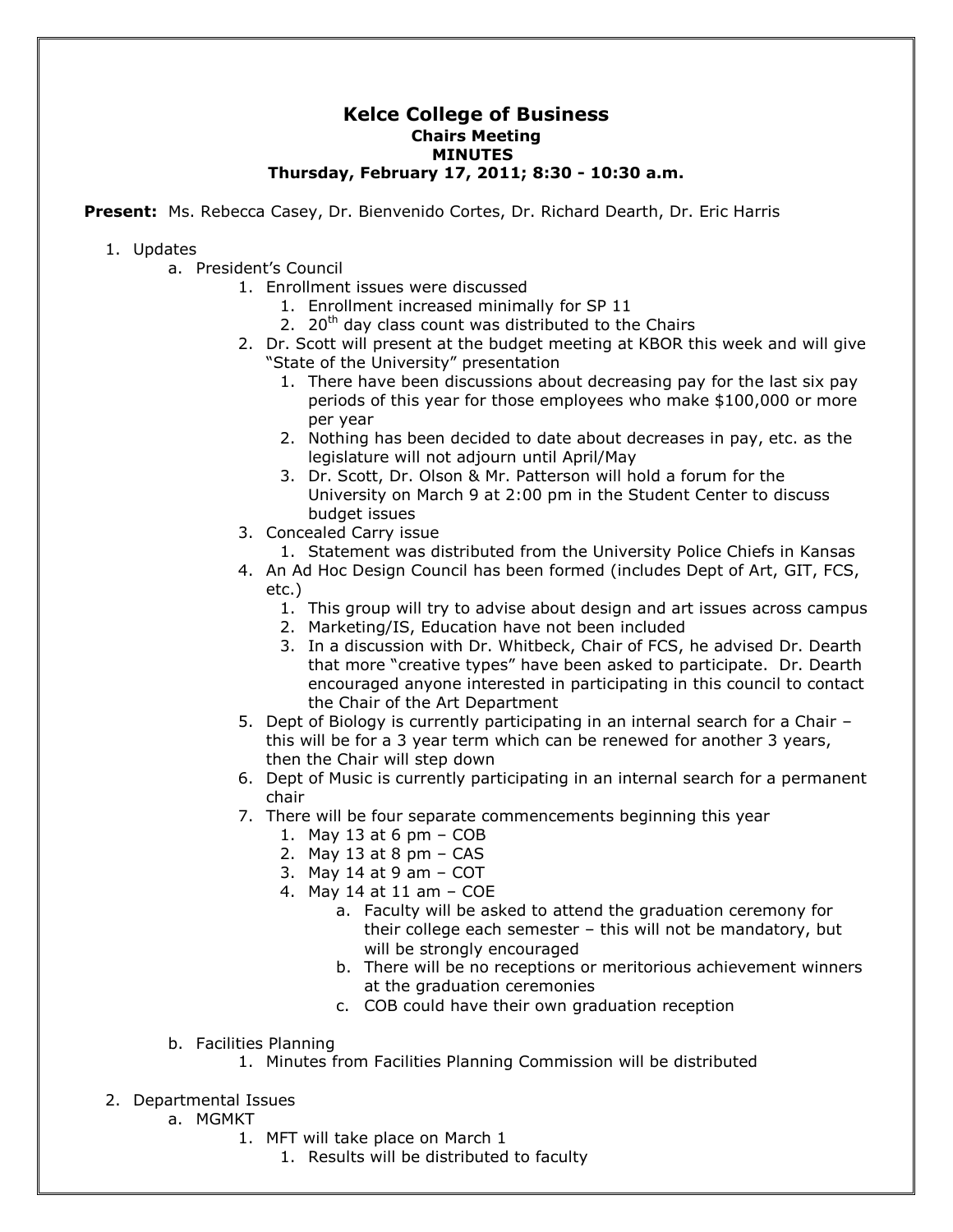- 2. Lab will be closed from 8:30 am 7:00 pm for the test
- b. ACIS none
- c. ECON none
- 3. Discussion items
	- a. Annual faculty performance appraisal process due to faculty March 1
		- 1. Discussion followed on faculty who have applied for an exceptional rating
			- 1. MGMKT 8 applied (recommend Ahsan, Baack, A. Fischer, Fogliasso, van Wyk)
			- 2. ECON 1 applied (recommend Muoghalu)
			- 3. ACIS 1 applied (recommend Harris)
	- b. Faculty Objectives- Due to Chairs by 3/7 and returned to faculty by 3/15
	- c. Summer Staffing Reports- Certify that positions were advertised according to the contract
	- d. Faculty Vita (still need 4 Murray, van Wyk, Casey, Cummings)
	- e. Meritorious Achievement Award Winners
		- 1. Information was distributed on this years' meritorious achievement award winners
		- 2. Recognition dates will be April 12-13
	- f. Award Youngman Grants
		- 1. Youngman Applications for SU 2011 were distributed for review by the Chairs – in the past all recipients have been awarded a grant. All applications were approved for a grant this year.
		- 2. Recipients will probably receive about 50% of 1/9. Last year the amount of each grant was larger.
	- g. Summer and Fall Schedules due to Registrar on 2/21 and 2/28 respectively
	- h. 20<sup>th</sup> Day Enrollment by College
		- 1. This was distributed for informational purposes to the Chairs
	- i. Undeclared Majors information was distributed
	- j. Annual Awards Banquet MC discussion
	- k. Discuss Awarding Scholarships. Meeting will be held on February 21 for the award of scholarships
	- l. Course overload policy
		- 1. A Proposed course overload policy was distributed and discussed
			- 1. It is believed that students are being allowed to enroll in more hours than the normal academic load more often than they should be
			- 2. Dr. Ivy would like to handle all overloads Dean's argued that they need to be involved in this process
			- 3. It was finally decided that the proposal would be that a student may enroll in up to 20 hours, and if additional hours are requested the Dean can give permission for students to take up to 24 hours. This has not yet passed and is favored by the Provost. This would essentially be a limit of 18 hours for students in the College of Business because there are no 2 hour classes.
	- m. Graduate exchange student policy was discussed.
	- n. GTA/GA overloads
		- 1. A policy proposed by Peggy Snyder was distributed and discussed
		- 2. GTA/GA's work should be limited in the College of Business to 20
		- hours/week even though the policy states they may work over time.
	- o. Transfer and Articulation Task Force
		- 1. Revised discussion document to the KBOR was distributed and discussed
	- p. Unclassified position descriptions and performance review process
		- 1. Robyn, Chris & Susan will require position descriptions and will be reviewed based on these descriptions
	- q. Unclassified Senate will be formed according to documents distributed
	- r. Notification of Non Renewal discussion
	- s. Commencement